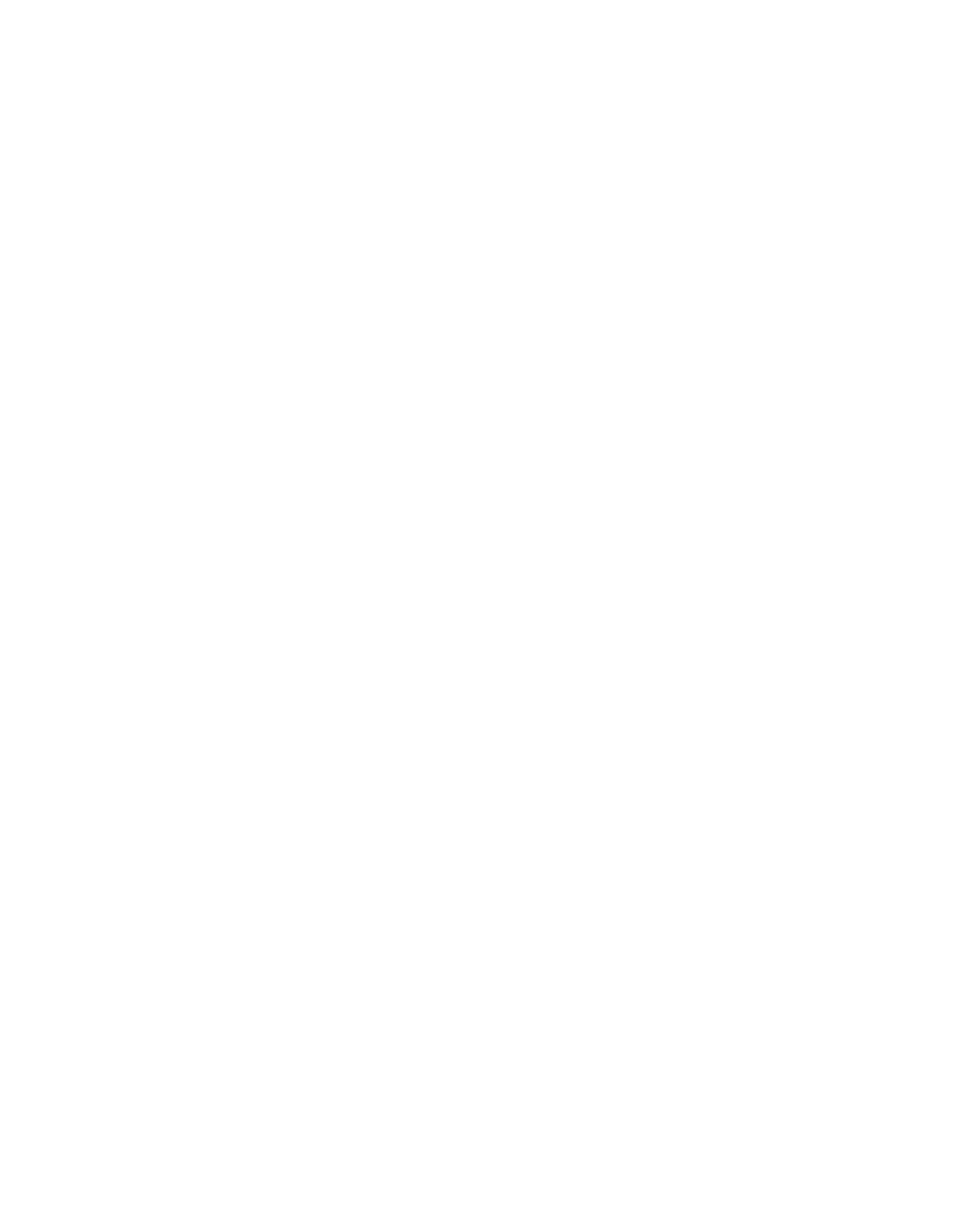# **Contents**

| 12.3 |  |                                                                   |  |
|------|--|-------------------------------------------------------------------|--|
|      |  | 12.3.1 Effect Determinations for Designated Critical Habitat12.13 |  |
|      |  | 12.3.2 Effect Determinations for Proposed Critical Habitat12.16   |  |
|      |  |                                                                   |  |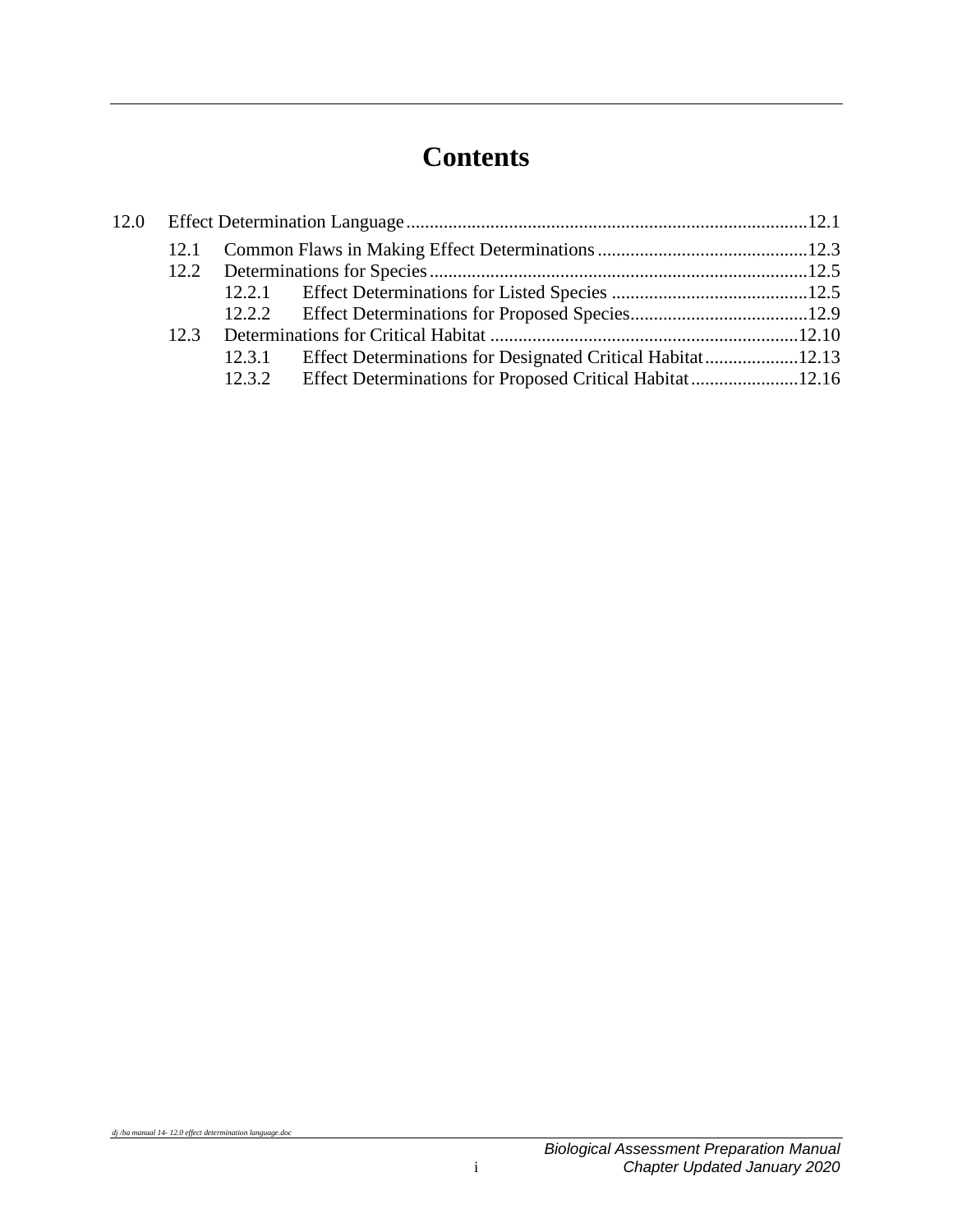# **Figures**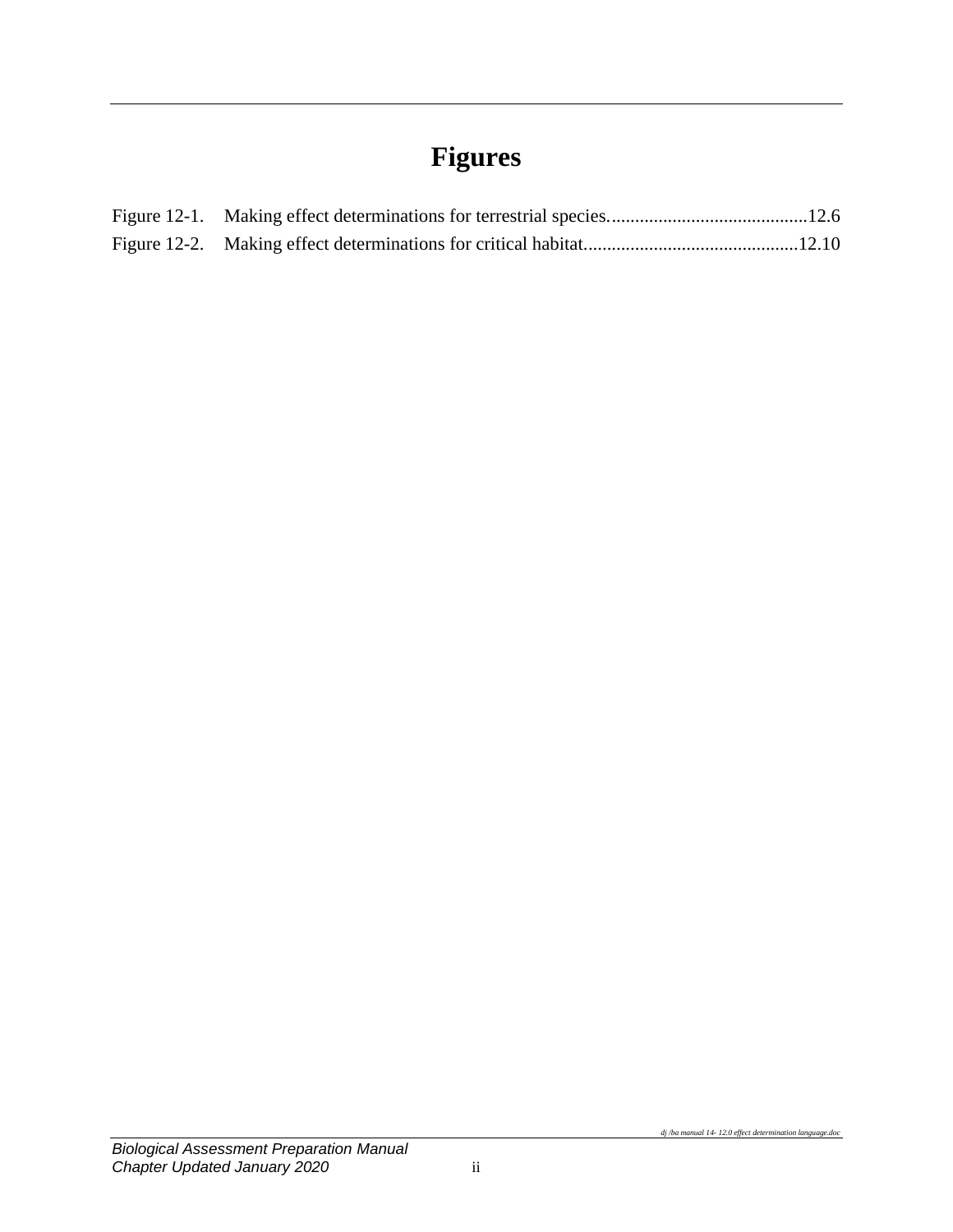# **12.0 Effect Determination Language**

# <span id="page-4-0"></span>**Chapter Summary**

- *No effect* (NE) means no effect whatsoever, including any beneficial, highly improbable, or insignificant effects that may result from the project.
- *Not likely to adversely affect* (NLTAA) is the appropriate determination if direct effects and delayed consequences of a federal project (including any interrelated and interdependent activities) are expected to be discountable, insignificant, or completely beneficial.
- *Likely to adversely affect* (LTAA) is the appropriate determination if any adverse effect on listed species may occur as a direct or indirect result of a project (including any interrelated or interdependent actions), and these effects are not discountable, insignificant, or entirely beneficial.
- **Effect determination language to use for listed species and designated** critical habitat:
	- The project will have **no effect** on *[name of species or critical habitat]* because . . . *Provide rationale for this effect determination*.
	- The project **may affect** *[name of species or critical habitat]* because . . . *Provide reasons why this species or critical habitat may be affected*.
		- But the project **is not likely to adversely affect** *[name of species or critical habitat]* because . . . *Provide rationale for this effect determination*.

(*or*)

- And the project **is likely to adversely affect** *[name of species or critical habitat]* because . . . *Provide rationale for this effect determination*.
- Effect determination language to use for proposed species:
	- The project **will not jeopardize the continued existence** of *[name of proposed species]* because . . . *Provide rationale for this jeopardy call.*

dj /ba manual 14-12.0 effect determination language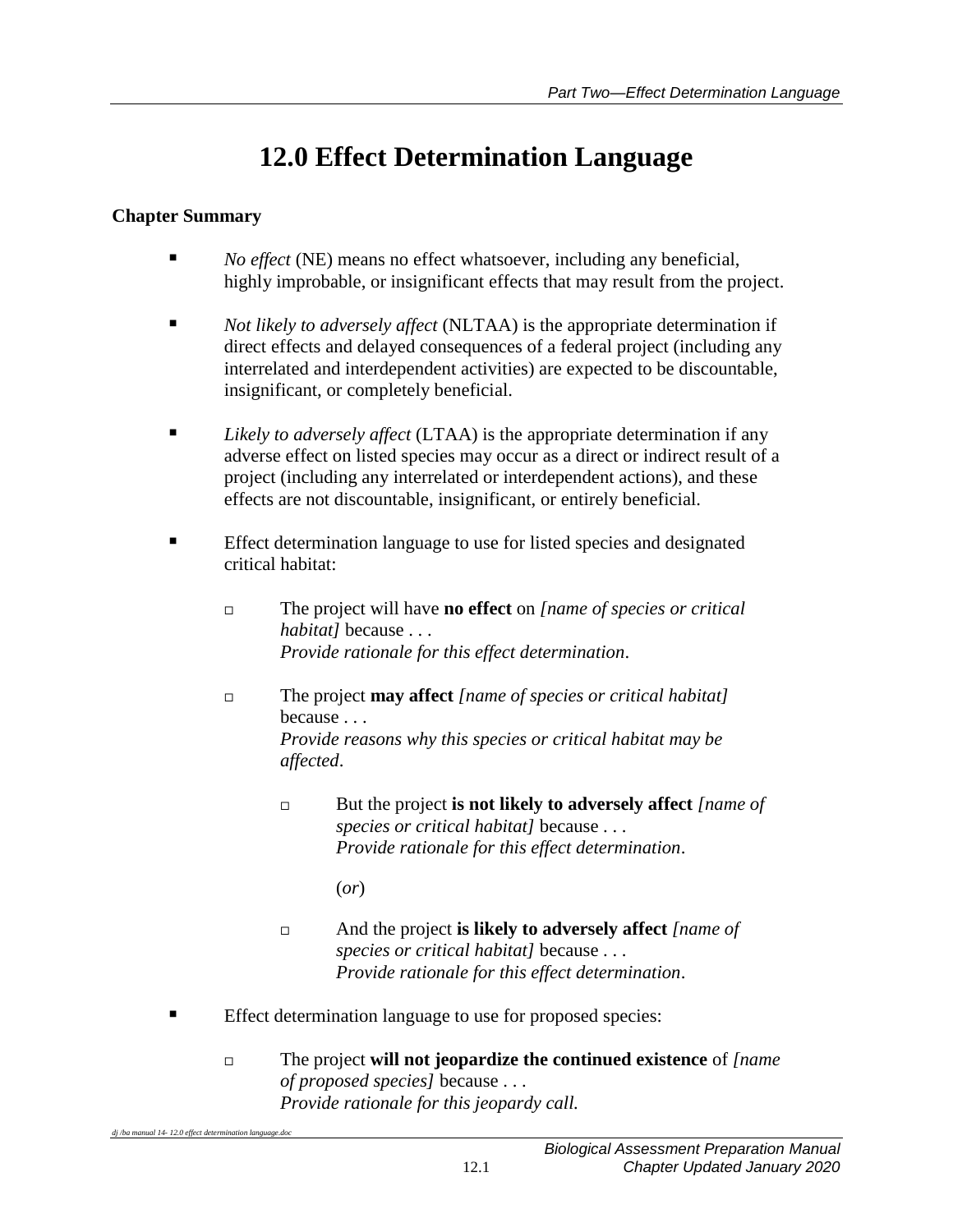- However, in the event that *[name of proposed species]* becomes listed prior to completion of the project, a provisional effect determination is provided: The project **may affect** *[name of proposed species]* because . . . *Provide reasons why this species may be affected*.
	- But the project **is not likely to adversely affect** *[name of species]* because . . . *Provide rationale for this effect determination.*

(*or*)

- And the project **is likely to adversely affect** *[name of proposed species]* because . . . *Provide rationale for this effect determination*.
- The jeopardy call language for proposed species is **will** or **will not jeopardize the continued existence** of *[name of proposed species]*.
- A jeopardy call is made at the species level, not the individual level. Jeopardy occurs when an action reduces the likelihood of both the survival and recovery of a listed species in the wild by reducing reproduction, numbers, or distribution of that species. (Impacts on individuals but not on the survival of the species as a whole do not warrant a jeopardy call.) Projects that receive a jeopardy call are not likely to be constructed.
- The provisional effect determination for proposed species can be NE, NLTAA, or LTAA, as explained above for listed species.
- **Effect determination language to use for proposed critical habitat:** 
	- The project **will not destroy or adversely modify** proposed *[name of proposed critical habitat]* critical habitat because . . . *Provide rationale for adverse modification call.*
	- If *[name of proposed critical habitat]* is designated prior to completion of this project, a provisional effect determination for critical habitat is provided: The project will have **no effect** on *(name of proposed critical habitat*) because . . . *Provide rationale for this effect determination*.
	- The project **may affect** *[name of proposed critical habitat]*  because . . . *Provide reasons why critical habitat may be affected*.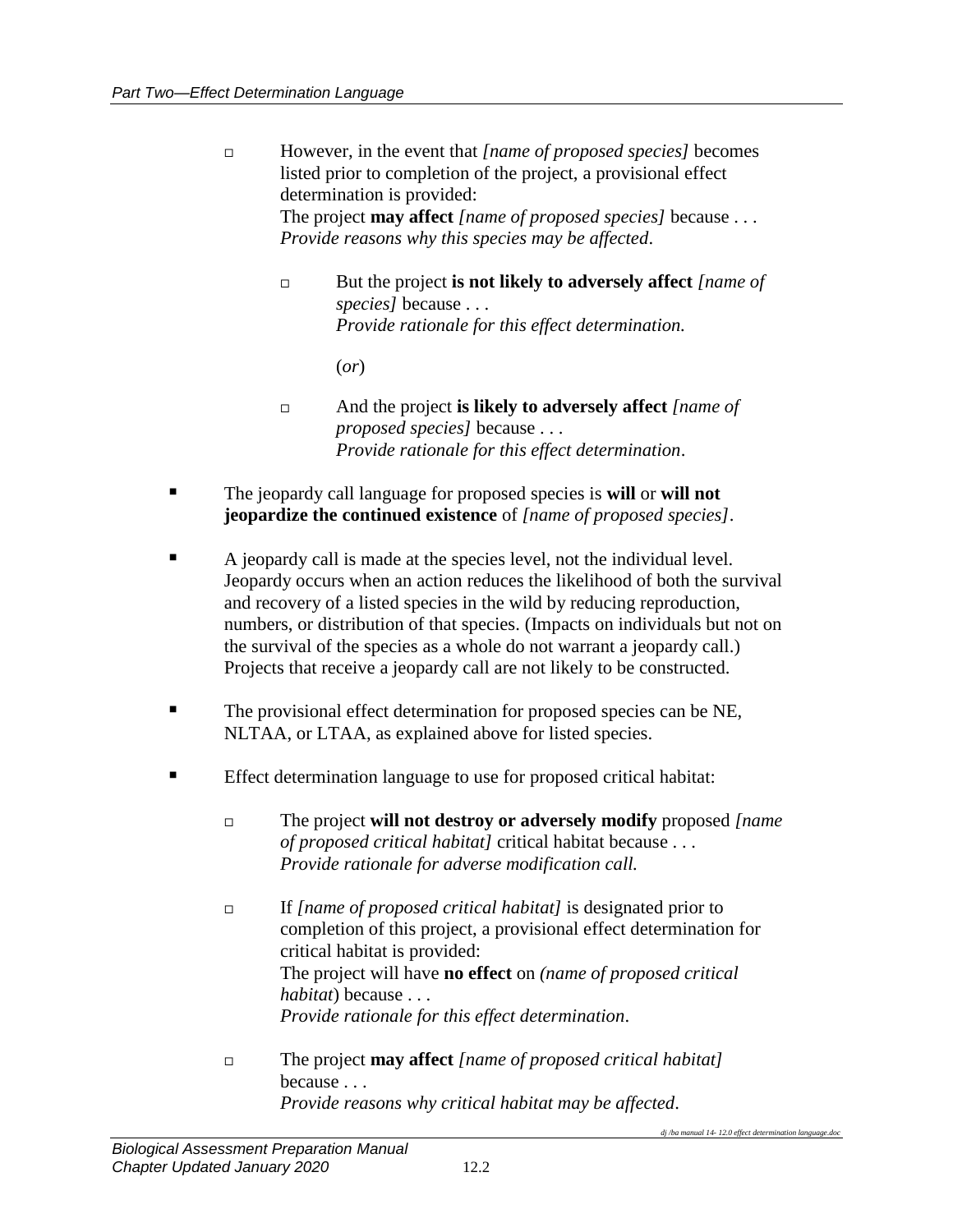But the project **is not likely to adversely affect** *[name of proposed critical habitat]* because . . . *Provide rationale for this effect determination*.

(*or*)

- And the project **is likely to adversely affect** *[name of proposed critical habitat]* because . . . *Provide rationale for this effect determination*.
- The adverse modification language for proposed critical habitat is **will** or **will not destroy or adversely modify** proposed *[name of proposed critical habitat]*.
- An adverse modification call is made for a species' critical habitat as a whole. Adverse modification of critical habitat is not allowed under the ESA and occurs when the functionality of the habitat or of the physical and biological features is changed to such an extent that the habitat no longer serves the intended conservation role for the species.
- The provisional effect determination can be NE, NLTAA, or LTAA, as explained above for designated critical habitats.

This chapter provides guidance for making effect determinations for species and habitat. Common flaws in making effect determinations are discussed, as are issues of debate. Flowcharts are provided to illustrate the effect determination process for terrestrial species and critical habitat. BA writing samples are included to show examples of effectively written effect determinations.

# <span id="page-6-0"></span>**12.1 Common Flaws in Making Effect Determinations**

The preamble to the ESA Section 7 regulations states that projects found to have beneficial, insignificant, or discountable effects on listed species may be approved by the Services through the informal consultation process. Service approval is contingent upon the BA (or BE) providing an adequate justification for the effect determination. The Services cannot concur with an effect determination without adequate supporting information. Insufficient supporting material often delays the informal consultation process.

Frequently, a BA concludes with effect determinations that may not be wrong but simply are not justified with supporting evidence and rationale in the BA. The BA should lead the reviewer through a discussion of effects to a logical, well-supported conclusion.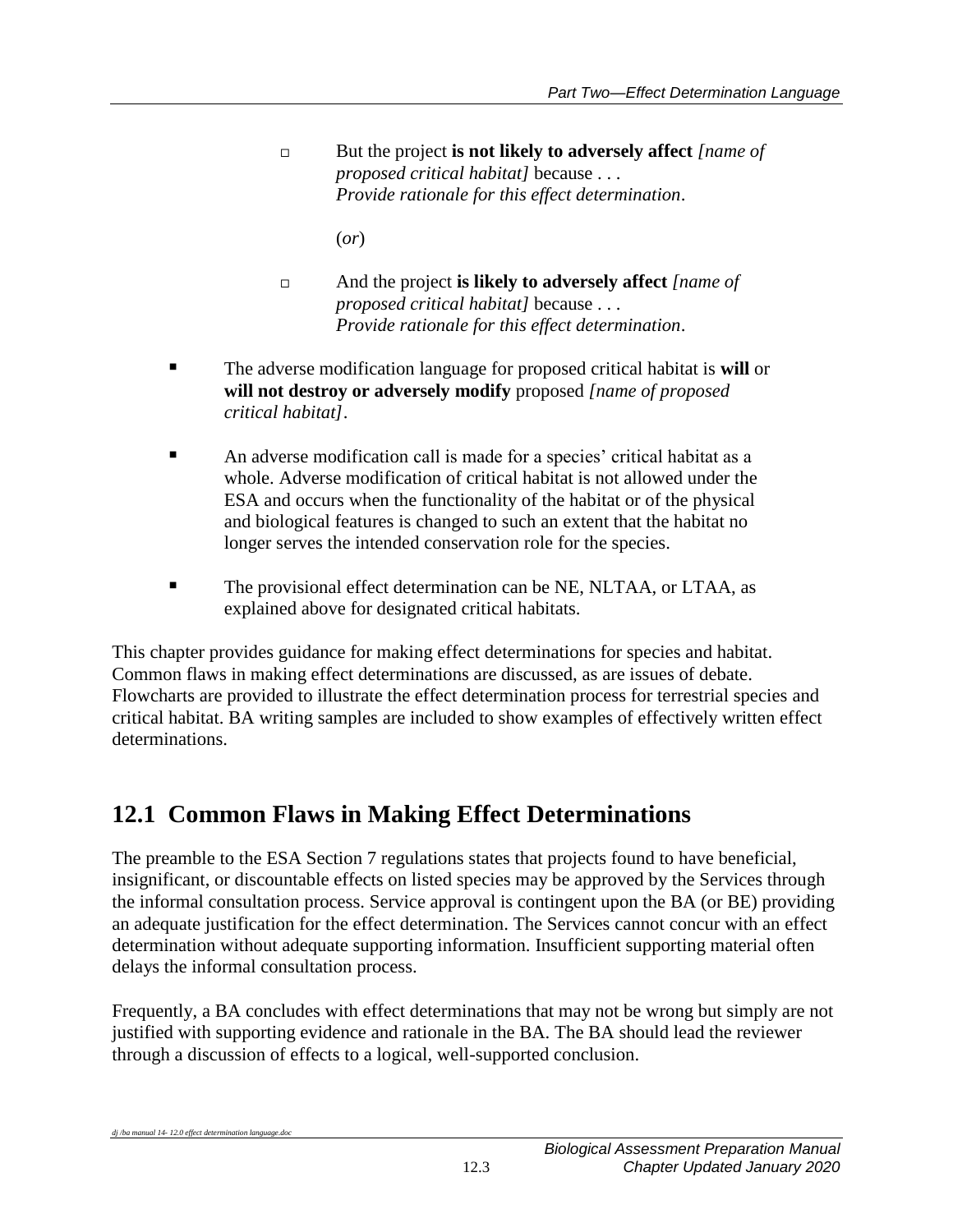For example, certain arguments might justify a NLTAA determination but do not support the often-chosen NE determination. A NE determination means that there will be absolutely no effect, not that a small effect will occur or that an effect is unlikely to occur. If effects are insignificant (in size) or discountable (meaning they are extremely unlikely to occur), a NLTAA determination is probably appropriate. An action that results in only beneficial effects on a particular species does not qualify for a NE determination; rather, a NLTAA determination is appropriate.

Three types of inappropriate arguments commonly used in BAs to support effect determinations are discussed below in an excerpt adapted from *Biological Assessment Preparation and Review,* proceedings of a 1993 workshop (updated in 1998) sponsored by the USFWS; Resources Northwest, Inc.; and the Washington chapter of the Wildlife Society.

#### *The Displacement Approach*

This relates to the argument that removal of habitat or disturbance of individuals warrants a NLTAA or NE determination because individuals can simply go elsewhere. Except for wide-ranging species such as grizzly bears and gray wolves, this argument is usually unacceptable. When the argument is used, some rationale must be provided to indicate that adequate refugia are available and the impact will not occur during denning or nesting periods. In any case, a *no-effect* call in these situations is usually inappropriate. The species will be affected but, depending on the situation, perhaps not adversely so.

#### *The Not-Known-to-Occur-Here Approach*

Stating that the species is *not known to occur here* suggests that no surveys—or inadequate surveys—cover the area. Unless adequate surveys have been conducted or adequate information sources have been referenced, the "not known" statement is difficult to interpret. It raises the questions *Have you looked?* and *How have you looked?*

Rather than "not known," the operative phrase is "known not." A determination of NE or NLTAA must pass a *known-not-to-occur-here* test. The BA must show that the species is *known not to occur here*.

Always reference information sources. Have you queried the Washington Department of Fish and Wildlife's Priority Habitats and Species database, for example? Species occurrence information that is generated through one day/year surveys or wildlife observation cards (which more closely reflect the location of people, for example) are usually inadequate to justify species absence. In situations where wide-ranging species are difficult to census (e.g., grizzly bear and gray wolf), it is advisable to assume species presence if the habitat is present.

The timing of surveys is also important. Consider the life history of the species when scheduling surveys. Many plants are only identifiable while flowering, for example.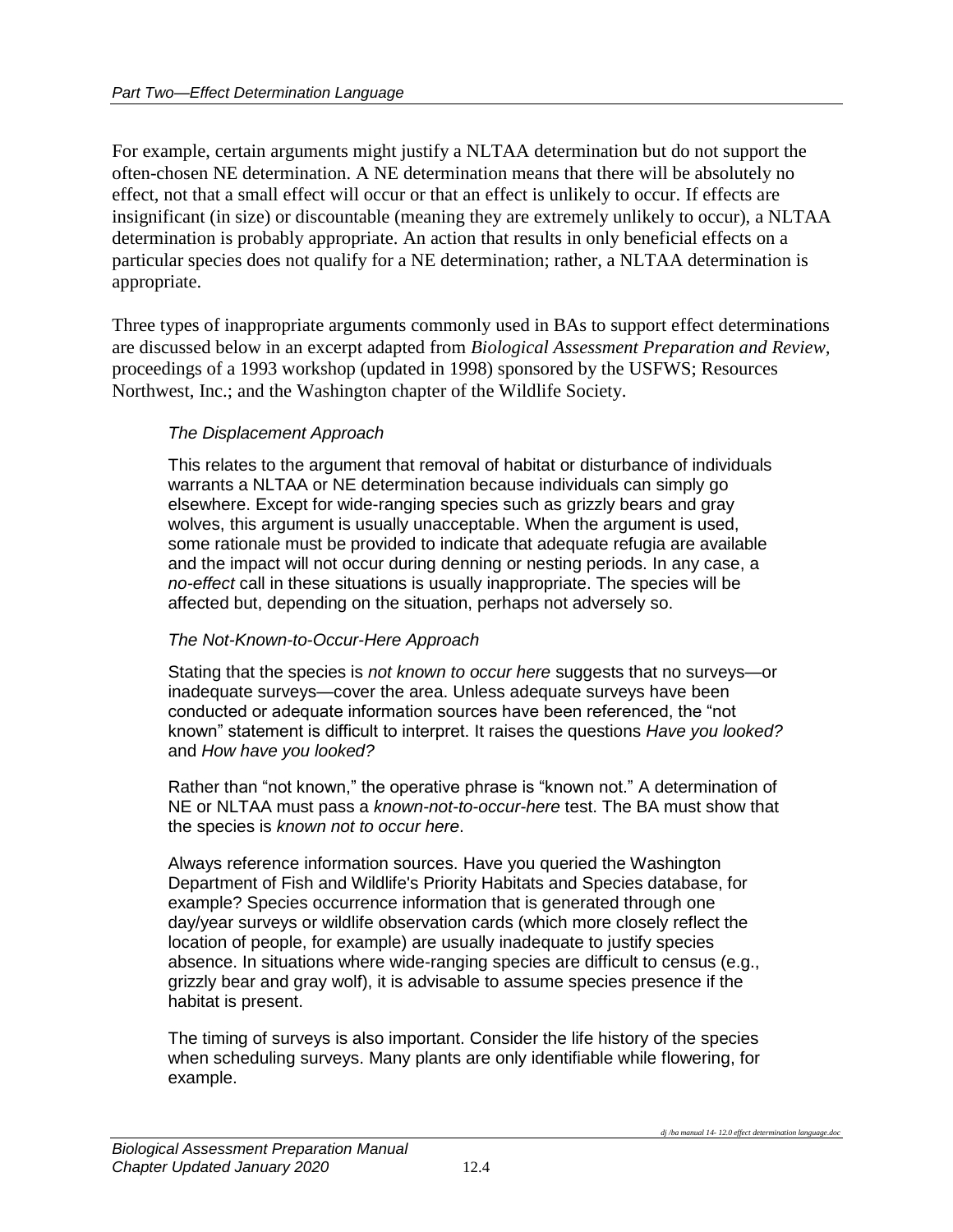An example of making an inappropriate effect determination based upon the assumption that a species is "not known to occur here" is a no-effect determination for bull trout within Lake Washington. Bull trout have access to and have been historically documented in Lake Washington; however, their occurrence in the lake is so rare that it is unlikely they would be exposed to impacts associated with in-water work in the Lake Washington system. When potential impacts are considered discountable rather than impossible, as in this example, an effect determination of NLTAA, rather than NE, is appropriate.

# *The Leap-of-Faith Approach*

The leap-of-faith approach refers to the assumption of some project biologists that the Services reviewer is familiar with the project and its location, so that there is no need to fully explain the impact the project may have on listed species. There is little or no connection or rationale provided to lead the reader from the project description to the effect determination. Reviewers cannot assume conditions that are not presented in the BA. A BA that contains such assumptions leaves both the project proponent and the Services at risk of being challenged by third parties who do not necessarily share in or trust the good working relationship between the Services and project biologists.

# <span id="page-8-0"></span>**12.2 Determinations for Species**

The process for making an effect determination is illustrated in the flowchart presented in Figure 12-1. Figure 12-1 illustrates this process for terrestrial species.

# <span id="page-8-1"></span>**12.2.1 Effect Determinations for Listed Species**

When the process of assessing project impacts upon each species is completed, one of three effect determinations must be made: NE, NLTAA, or LTAA. The Effects Analysis section of the BA must provide sufficient information to substantiate the effect determination. Often a project biologist summarizes the impacts to support the effect determination, as illustrated in the effect determination language examples below.

# *12.2.1.1 No Effect Determinations for Listed Species*

If a project will have no effect whatsoever (not a minimal effect or a long-term beneficial effect) on a listed species, a NE determination is appropriate. NE means no effect whatsoever, including no beneficial, highly improbable, or insignificant effects will result from the project. An example of this language is provided below for a listed species: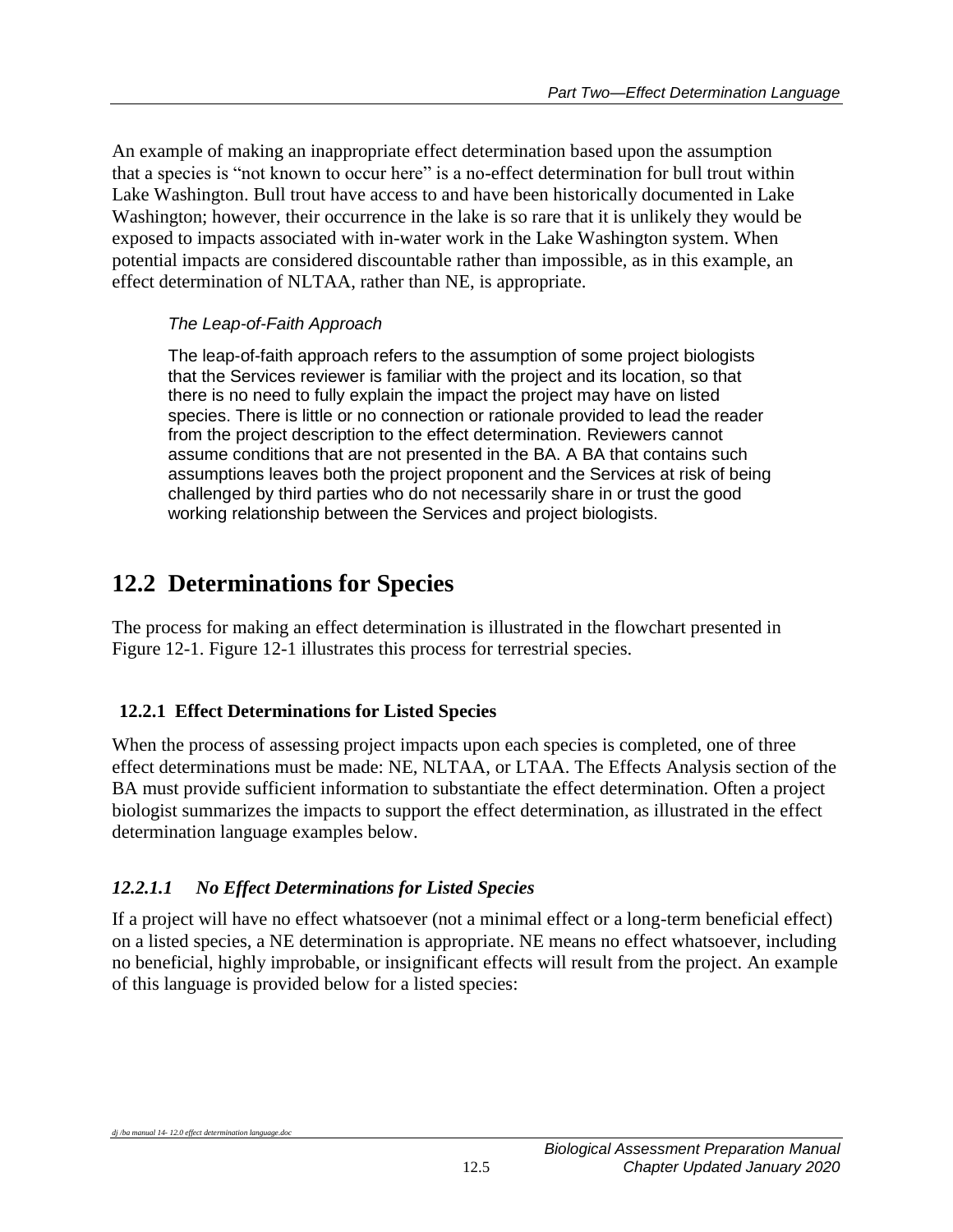

<span id="page-9-0"></span>**Figure 12-1. Making effect determinations for terrestrial species.**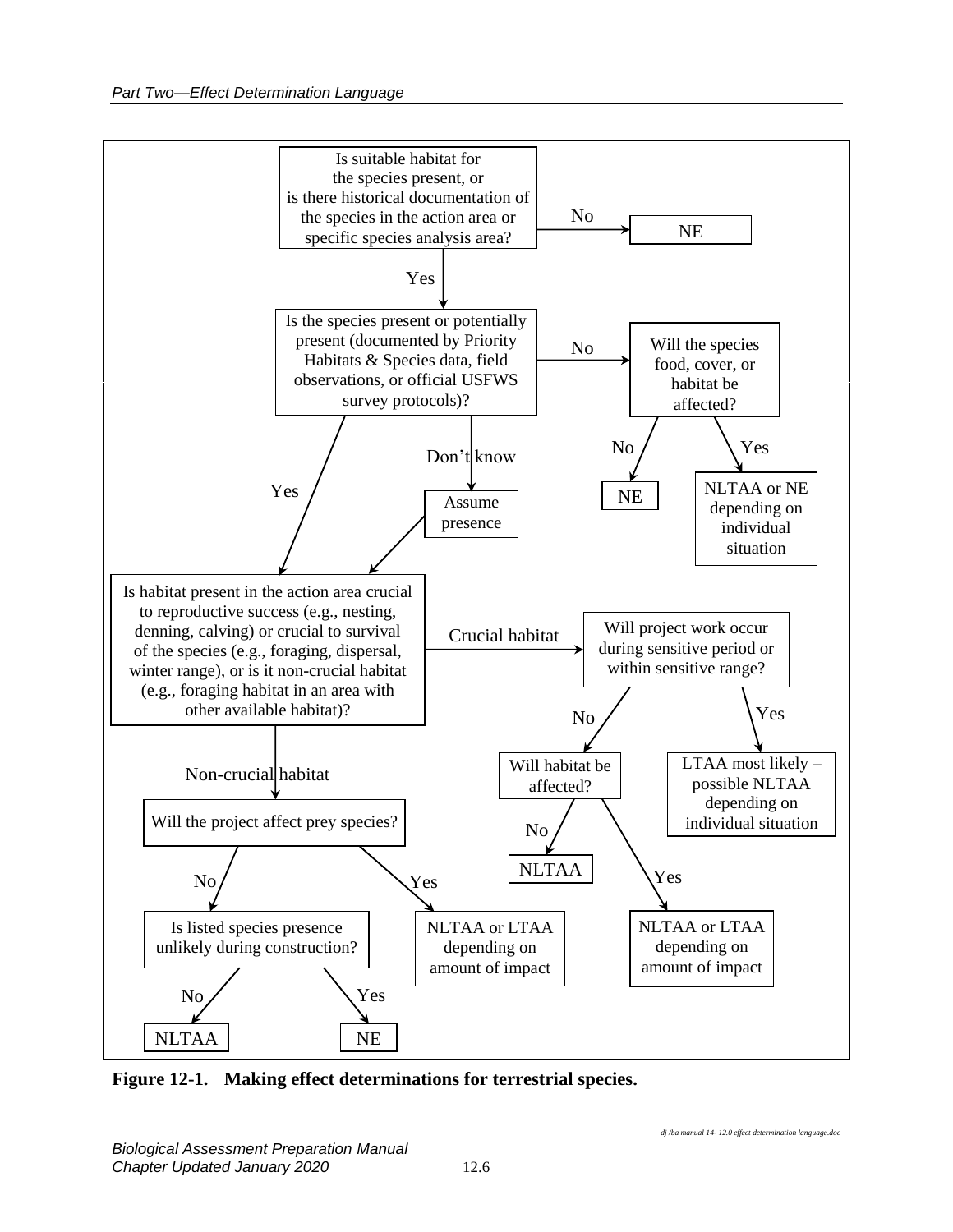Northern spotted owl: No effect.

The project will have **no effect** on northern spotted owls because:

- No suitable nesting habitat occurs in the project action area.
- The nearest breeding occurrence is more than 6 miles away.
- Habitat present in the vicinity of the project is not suitable for foraging or dispersal.

# *12.2.1.2 May Affect, Not Likely to Adversely Affect Determinations for Listed Species*

If direct effects and delayed consequences from a federal project (including any interrelated and interdependent activities) are expected to be discountable, insignificant, or completely beneficial, the appropriate conclusion is NLTAA for listed species. *Insignificant* indicates that the impact of an action never reaches the level where *take* occurs or where adverse modification of critical habitat occurs. *Discountable* indicates that it is extremely unlikely that impacts will occur.

A USFWS example of this NLTAA language is provided below for a listed species:

The project may affect but is not likely to adversely affect bull trout. A *may-affect* determination is warranted because the project involves ground-disturbing activities in a water body that may support bull trout, and it is upstream of forage fish habitat. A *not likely to adversely affect* determination is warranted, because bull trout are not expected to be present during construction, and because sediment from the project is not expected to reach the forage fish spawning habitat.

Two additional examples of NLTAA language are provided below for listed species. This bullet format, compared to the paragraph format above, is preferred by WSDOT.

# **Example 1**:

The project **may affect** marbled murrelet because:

- Suitable nesting habitat is present in the mature conifer forest within 0.25 mile of the project.
- Construction activities will occur during the marbled murrelet nesting season.

The project is **not likely to adversely affect** the marbled murrelet because:

- A survey of the area in 2019 resulted in no marbled murrelet detections. It is unlikely that marbled murrelets will be exposed to the project activities.
- No marbled murrelet suitable habitat will be removed as a result of this project.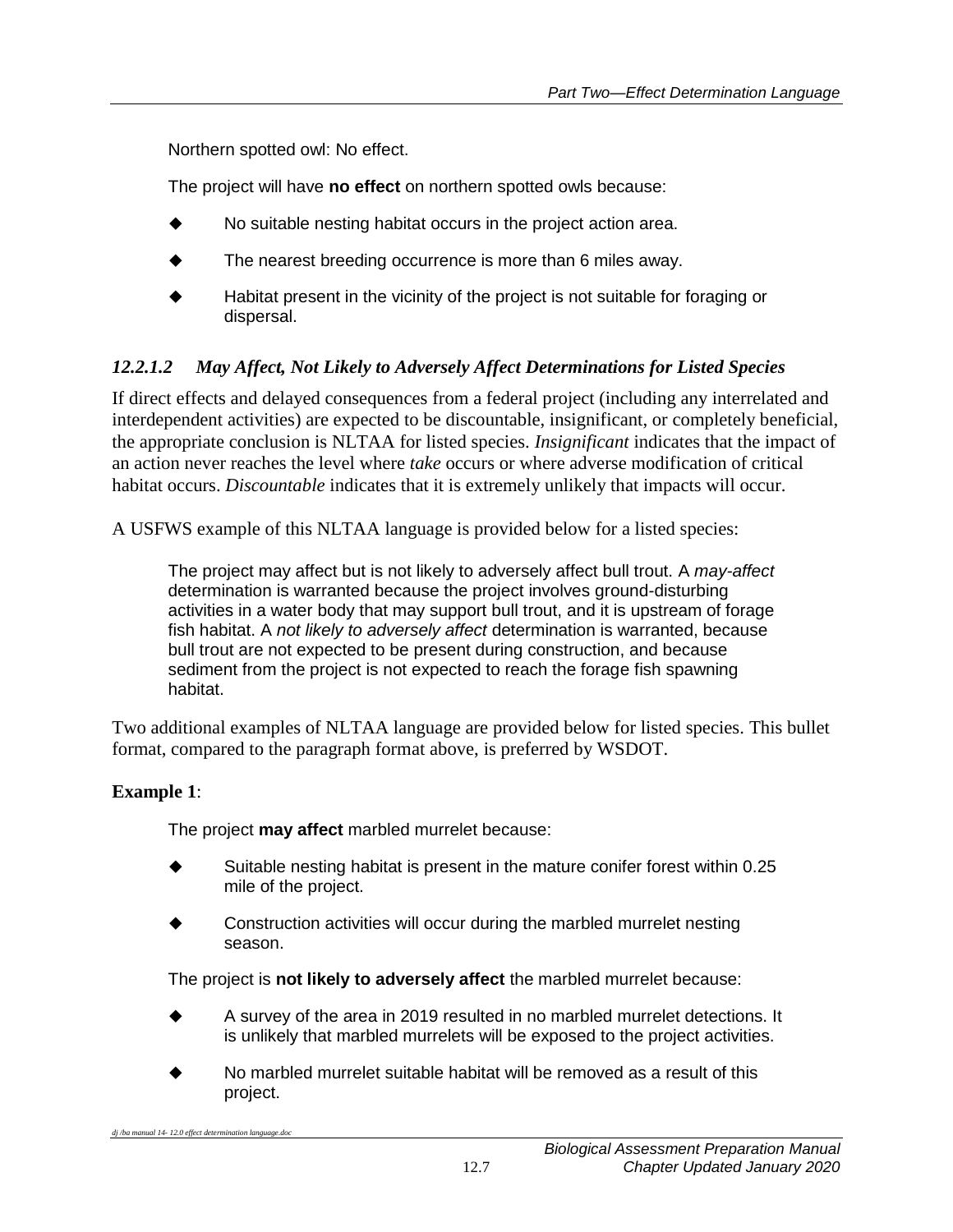The potential marbled murrelet suitable habitat (approximately 500 feet from the project site) is within the distances associated with project activity harassment threshold (328 feet to 0.25 mile for constructiongenerated noises).

#### **Example 2**:

The project **may affect** Columbian white-tailed deer because:

- Suitable deer foraging habitat is present within the action area.
- ◆ Suitable habitat will be removed within the new roadway corridor and will be altered with establishment of the proposed waste site.

The project is **not likely to adversely affect** the Columbian white-tailed deer because:

 The only known populations of Columbian white-tailed deer in Washington State are located within the Julia Butler Hansen National Wildlife Refuge, on Puget and Crims islands, and translocated populations at Ridgefield National Wildlife Refuge and Cottonwood Island within the Columbia River corridor. The nearest of these populations is located more than 12 miles west and south of the project site. It is highly unlikely that Columbian white-tailed deer will be exposed to project activities.

#### *12.2.1.3 May Affect, Likely to Adversely Affect Determinations for Listed Species*

If any adverse effect on listed species may occur as a direct or indirect result of a project (including any interrelated or interdependent actions), and these effects are not discountable, insignificant, or completely beneficial, the appropriate conclusion or effect determination for a proposed action is LTAA. If the overall effect of the proposed action is beneficial to the listed species (or its designated critical habitat) but is also likely to cause some adverse effects, even in the short term, then the project merits an LTAA determination for listed species and critical habitat.

If incidental *take* is anticipated to occur as a result of the proposed action, an LTAA determination must be made. An LTAA determination requires formal consultation with the Services. An effect determination is made at the individual level rather than the species level (i.e., the determination is based on impacts on individual members of the species, even when survival of the species as a whole is not affected). An example of language for a project that will adversely affect listed species is provided below:

The project **may affect** Puget Sound Chinook salmon because:

- Suitable Chinook rearing habitat is present within the action area.
- Suitable rearing habitat will be destroyed as a result of the project.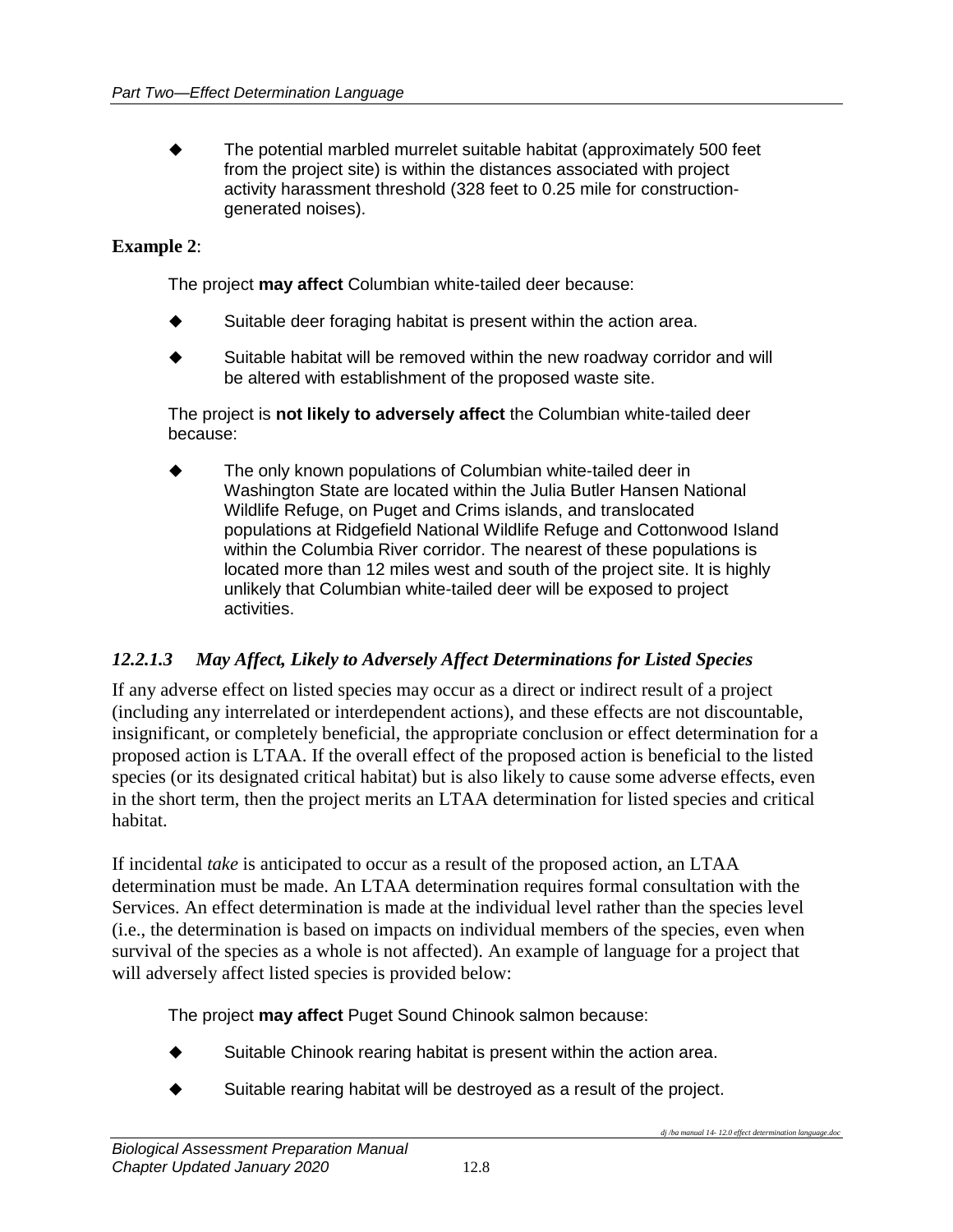Water quality will be temporarily degraded as a result of in-water work.

The project is **likely to adversely affect** Puget Sound Chinook salmon because:

- Chinook salmon are known to rear in the immediate vicinity of the bridge site during the time of year when project activities will occur.
- Construction of the bridge will require placement of four large (6-footdiameter) concrete piles in the canal.
- The old bridge may or may not be removed. If it is removed, the removal will have a long-term beneficial effect on water quality, but will have shortterm adverse impacts on water quality due to suspension of sediments and potential resuspension of creosote.

# <span id="page-12-0"></span>**12.2.2 Effect Determinations for Proposed Species**

For proposed species that are addressed in the BA, the project biologist should provide a summary of the Analysis of Effects section. The BA should then provide the appropriate jeopardy determination for proposed species by concluding that the project is *likely to jeopardize the continued existence of the (name of species)*, or that the project *is not likely to jeopardize the continued existence of the (name of species)*. A jeopardy call is made at the species level, not the individual level.

*Jeopardy – to engage in an action that reasonably would be expected, directly or indirectly, to reduce appreciably the likelihood of both the survival and recovery of a listed species in the wild by reducing reproduction, numbers, or distribution of that species. [50 CFR 402.02]*

The BA should also provide a conditional or provisional effect determination (NE, NLTAA, or LTAA) in the event that the species becomes listed prior to project completion. The rationale upon which this determination is made should be justified with a summary of relevant supporting evidence (e.g., specific information from field surveys agency coordination).

A project may be granted an incidental *take* permit for individuals, but not for a species as a whole, unless approved by the Endangered Species Committee. The role of the Endangered Species Committee and its process is discussed in detail in the DETERMINATIONS FOR CRITICAL HABITAT section below. A statement acknowledging the impact of the proposed action upon individuals also may be included.

An example of the language that may be used in the jeopardy determination is provided below:

The project **will not jeopardize the continued existence** of proposed wolverine because:

 Impacts on wolverine will not be sufficient to preclude both the survival and recovery of the population as a whole.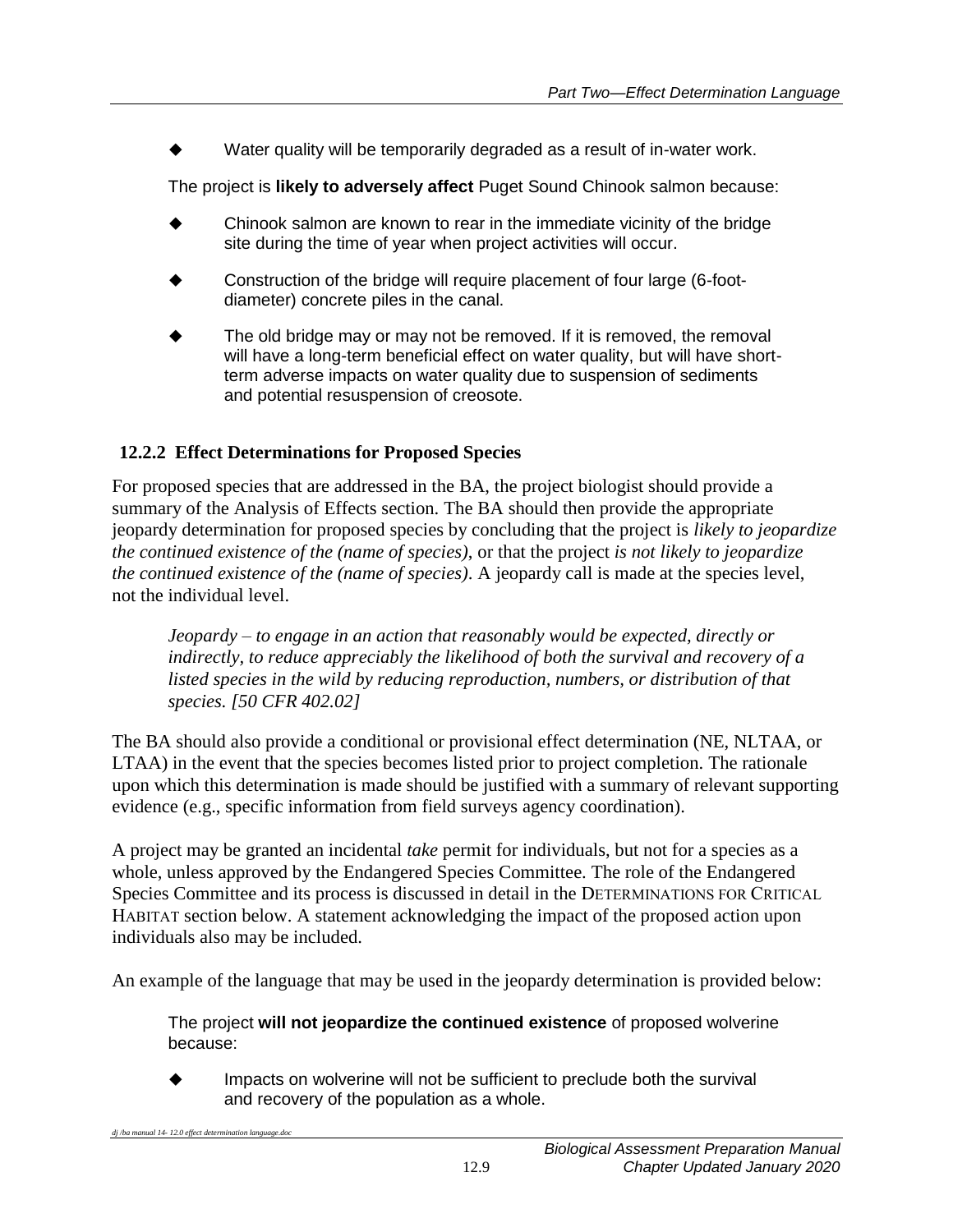- Baseline conditions of the habitat and connectivity will be maintained.
- However, if wolverine becomes listed prior to completion of the project, a provisional effect determination is provided below.

The project **may affect** wolverine because:

- Suitable high-elevation habitat is present within the action area.
- Project construction may result in a temporary barrier to movement.

The project **is likely to adversely affect** wolverine because:

 The proposed project will be constructed within suitable high-elevation habitat, and is likely to create a barrier to movement.

# <span id="page-13-0"></span>**12.3 Determinations for Critical Habitat**

A statement summarizing anticipated impacts related to project actions must also be made for designated and proposed critical habitat in the project action area. Designated and proposed critical habitat must be addressed in the BA in order to meet ESA requirements.

The process by which a project biologist should make an effect determination for critical habitat is illustrated in Figure 12-2.



#### <span id="page-13-1"></span>**Figure 12-2. Making effect determinations for critical habitat.**

The effect determination for critical habitat is one of the three standard determination categories: NE, NLTAA, or LTAA. The NLTAA determination is appropriate for projects that will have insignificant, discountable or entirely beneficial impacts upon critical habitat. This determination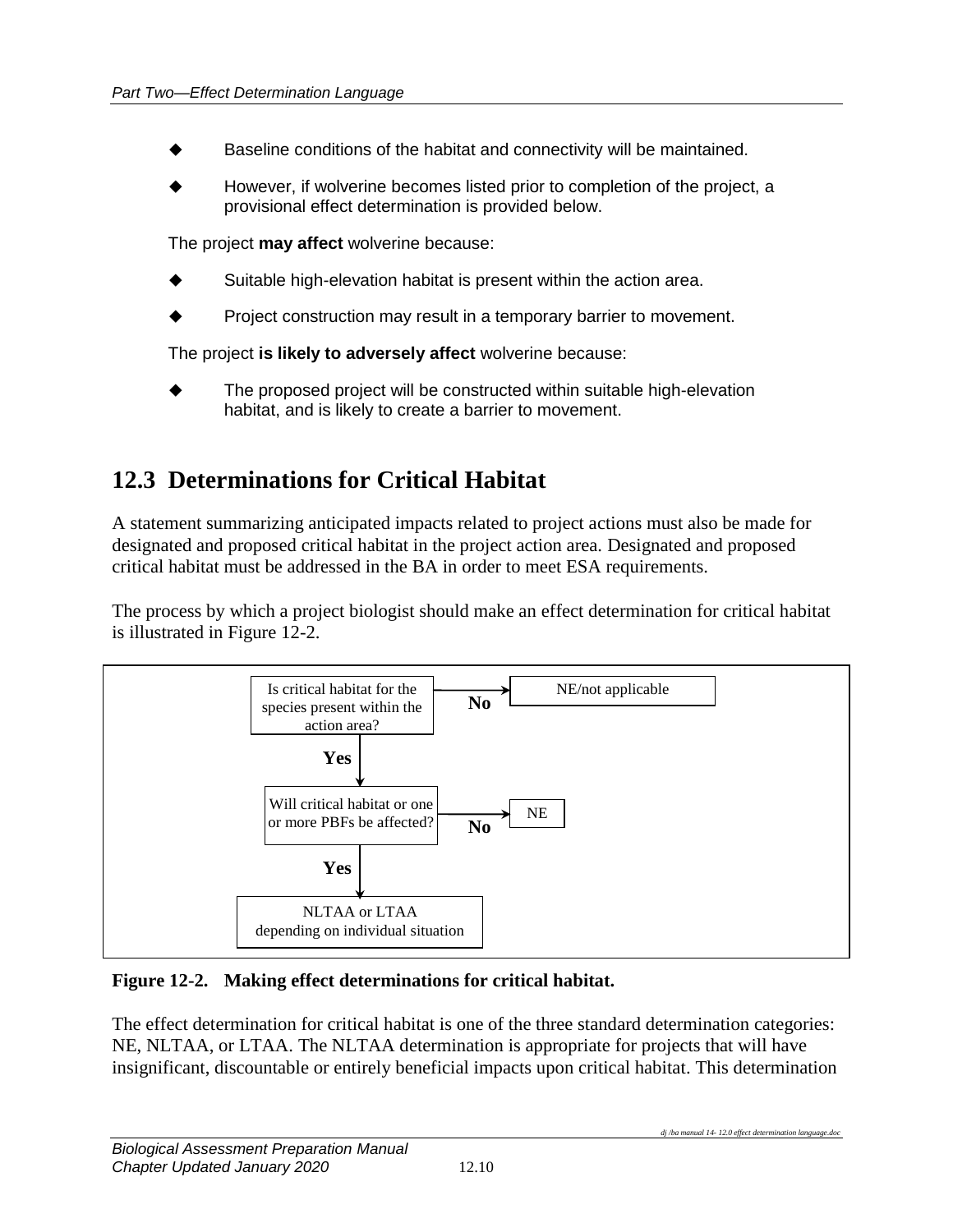(NLTAA) will result in informal consultation. Projects meriting a LTAA determination for critical habitat require formal consultation.

For species such as salmon, steelhead, bull trout, and Canada lynx, the rationale upon which the critical habitat effect determination is made should reference the physical and biological features that may be affected and why they may or may not be adversely affected, and should justify the effect determination with a summary of relevant supporting evidence (e.g., information from field surveys and agency coordination). For example, if the critical habitat present contains six PBFs and only three PBFs may be affected by the project, then the effects of the action on each of the three PBFs should be clearly stated in the rationale.

For a no effect determination, none of the PBFs would be impacted by the project. Projects potentially affecting one or more PBFs will fall in a NLTAA or LTAA category for critical habitat. If anticipated impacts are insignificant, discountable or entirely beneficial, NLTAA is the appropriate determination. Projects anticipating adverse impacts to any PBF will result in a LTAA determination for critical habitat. For other species such as northern spotted owl and marbled murrelet, an effect to critical habitat can result even if none of the physical and biological features are affected.

Based on the effect determination and the information provided in the BA, the Services must determine if the project action will destroy or adversely modify designated critical habitat. Adverse modification to critical habitat occurs when the habitat characteristics or the necessary habitat elements are changed to such an extent that the habitat no longer serves the intended conservation role for the species.

A LTAA effect determination by a project biologist for critical habitat within the project action area may or may not merit an adverse modification call by the Services. The formal responsibility for making an adverse modification call on designated critical habitat rests with the Services. NMFS has developed guidance regarding the application of the "destruction or adverse modification" standard under Section  $7(a)(2)$  of the ESA. The guidance instructs biologists to avoid referencing or using the regulatory definition provided in 50 CFR 402.02, which appears below:

*Destruction or Adverse Modification – A direct or indirect alteration that appreciably diminishes the value of critical habitat for both the survival and recovery of a listed species. Such alterations include, but are not limited to, alterations adversely modifying any of those physical or biological features that were the basis for determining the habitat to be critical. [50 CFR 402.02]*

Instead, the guidance instructs biologists to consider the statutory concepts embodies in Sections 3 (the definitions of critical habitat and conservation), 4 (the procedures for delineating and adjusting areas included in a designation, and 7 (the substantive standard in paragraph (a)(2) and the procedures in paragraph (b)).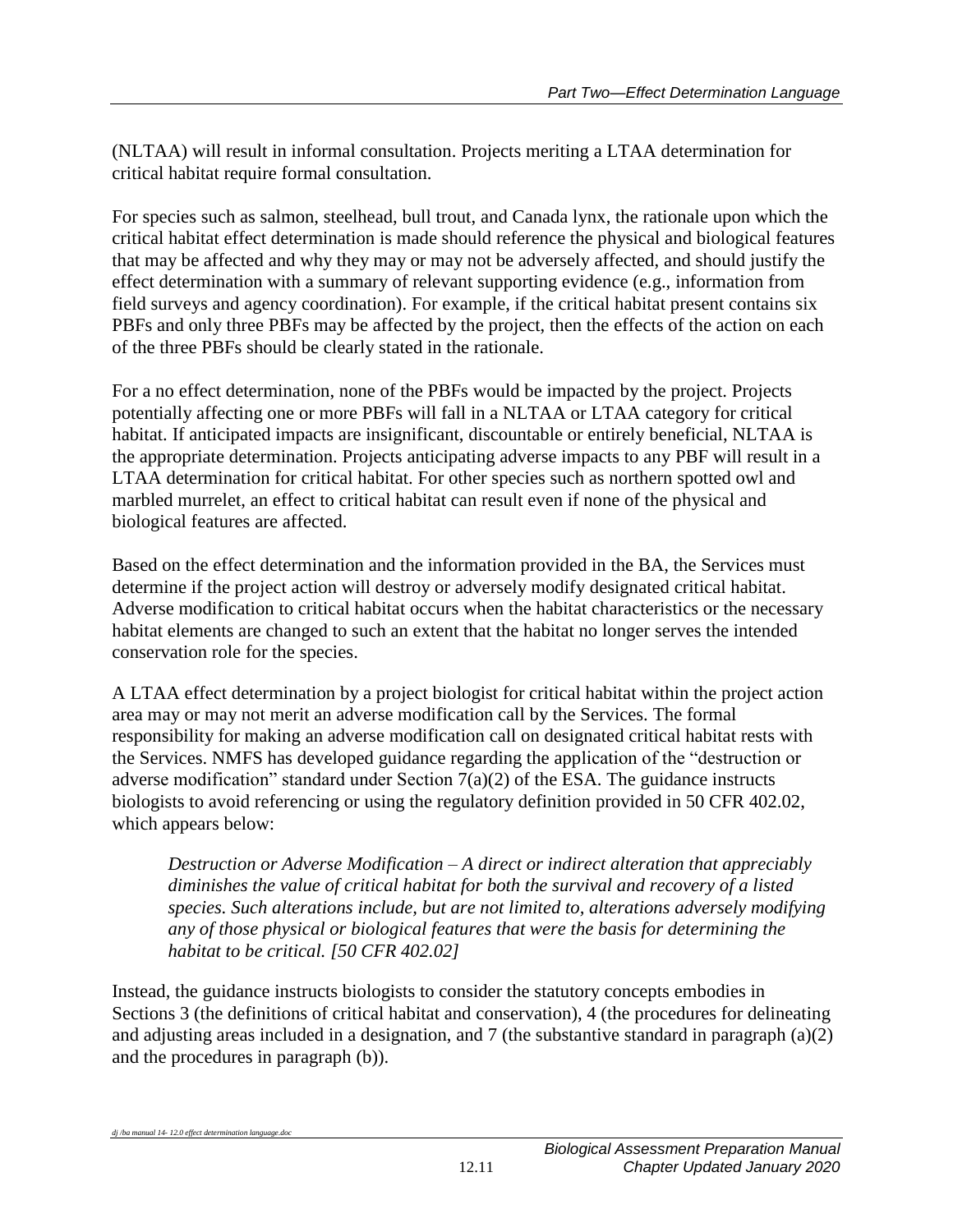This guidance letter outlines the process NMFS biologists are to follow in making an adverse modification call to critical habitat. This process is summarized below:

- Discuss the entire critical habitat area in terms of the biological and physical features that are essential to the conservation of the species. More specifically: Identify and discuss the physical and biological features  $(PBFs)^1$  of the critical habitat, the current condition and the factors responsible for that condition.
- Describe the conservation role of individual critical habitat units, PBFs, and/or areas identified as essential to the conservation of the species.
- For critical habitat designations that pre-date the requirement for identification of PBFs, the best available scientific and commercial data should be used to determine these elements or habitat qualities.
- Conservation is defined in Section 3 of the ESA as:

*The terms "conserve," "conserving," and "conservation" mean to use and the use of all methods and procedures which are necessary to bring any endangered species or threatened species to the point at which the measures provided pursuant to this Act are no longer necessary. Such methods and procedures include, but are not limited to, all activities associated with scientific resources management such as research, census, law enforcement, habitat acquisition and maintenance, propagation, live trapping, and transplantation, and, in the extraordinary case where population pressures within a given ecosystem cannot be otherwise relieved, may include regulated taking.*

- Conservation activities outside of critical habitat should not be considered when evaluating effects to critical habitat.
- Discuss the relationship of the affected units or specific areas in the action area to the entire designated or proposed critical habitat with respect to conservation of the listed species, unless the final rule designating critical habitat has already done so.
- **Example 3** Characterize the direct effects and delayed consequences of the action and those of interrelated and interdependent actions on the proposed or designated critical habitat. Describe how the PBFs or habitat elements essential to the conservation of the species are likely to be affected and how that will influence the function and conservation role of the affected critical habitat units or areas.

 $\overline{a}$ <sup>1</sup> PBF is interchangeable with primary constituent element (PCE).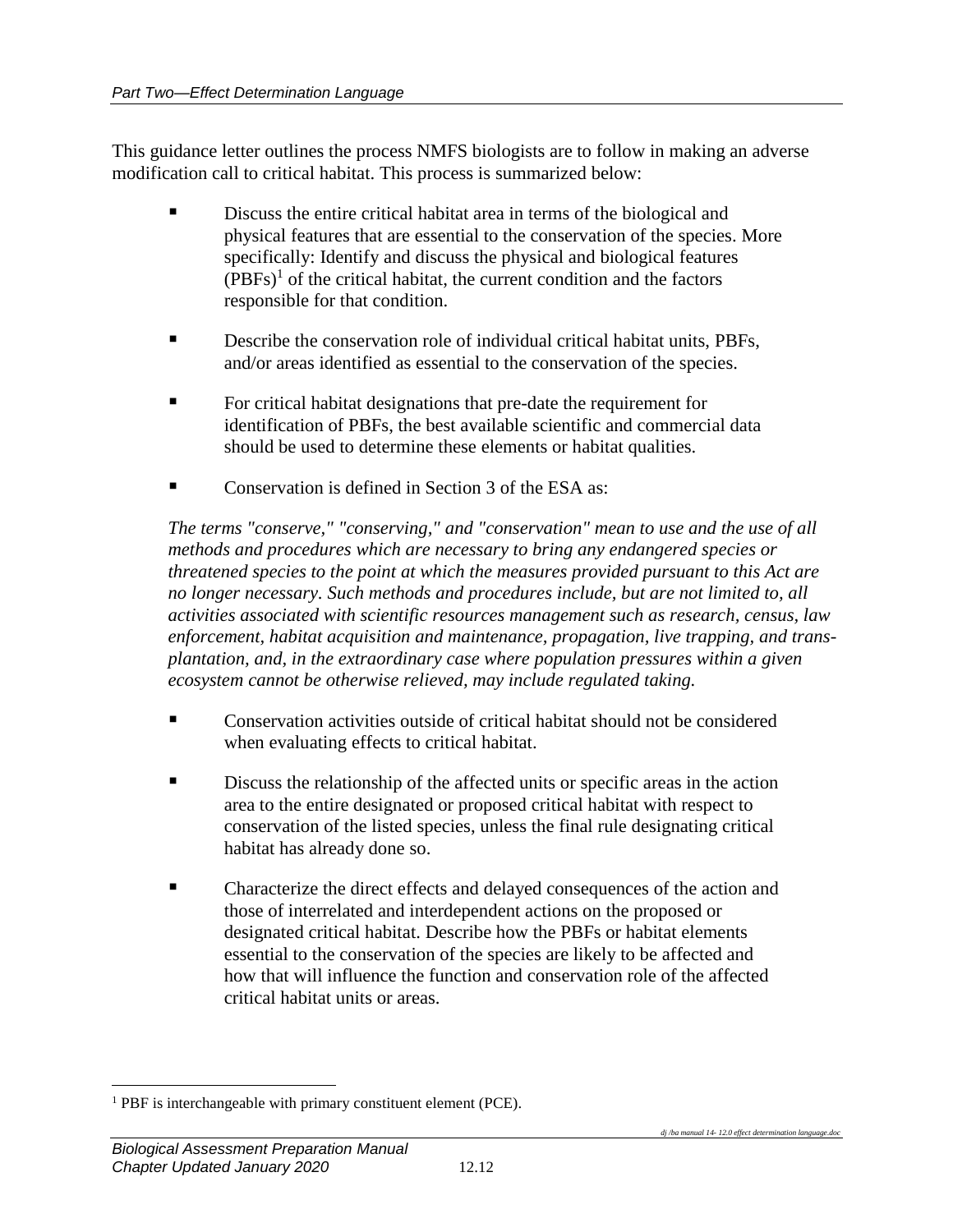- If cumulative effects are being considered, the analysis should focus on how the function and conservation role of critical habitat units or areas will be affected.
- In concluding this analysis, discuss whether critical habitat (or PBFs) would remain functional to serve the intended conservation role for the species.

To facilitate the Services assessment, or as a courtesy to the Services, the action agency may choose to provide a provisional adverse modification call in its BA accompanying the effect determination. The guidance summarized above should be followed when completing this adverse modification evaluation.

A project determined by a Service biologist to adversely modify designated critical habitat, which is the equivalent of a jeopardy call for a listed species, cannot be conducted without modifications in accordance with a reasonable and prudent alternative (RPA) or permission from the Endangered Species Committee. As outlined in Section 7 of the ESA, an exemption to the statute can be granted only by applying to the Endangered Species Committee. This committee, composed of seven government officials including the secretary of the interior, is authorized to overrule the actions or decisions of the Services in order to grant relief from actions taken under the ESA. The committee has authority to decide that the public interest favors an action that has an adverse impact on a species (in its entirety) or results in the complete extirpation of a species.

The Endangered Species Committee is discussed below in the LTAA example provided for proposed critical habitat, as well as in the text of the ESA, which is provided on the reference compact disc accompanying this document.

# <span id="page-16-0"></span>**12.3.1 Effect Determinations for Designated Critical Habitat**

The project biologist must make an effect determination for each designated critical habitat occurring in the project action area. As indicated above, this determination consists of one of the three standard effect determinations: NE, NLTAA, or LTAA.

# *12.3.1.1 No Effect Determinations for Designated Critical Habitat*

The text below provides an example of language that may be used for a *no effect* on designated critical habitat:

A **no effect** determination is warranted for spotted owl critical habitat because:

The project does not occur within designated spotted owl critical habitat.

A second example appears below: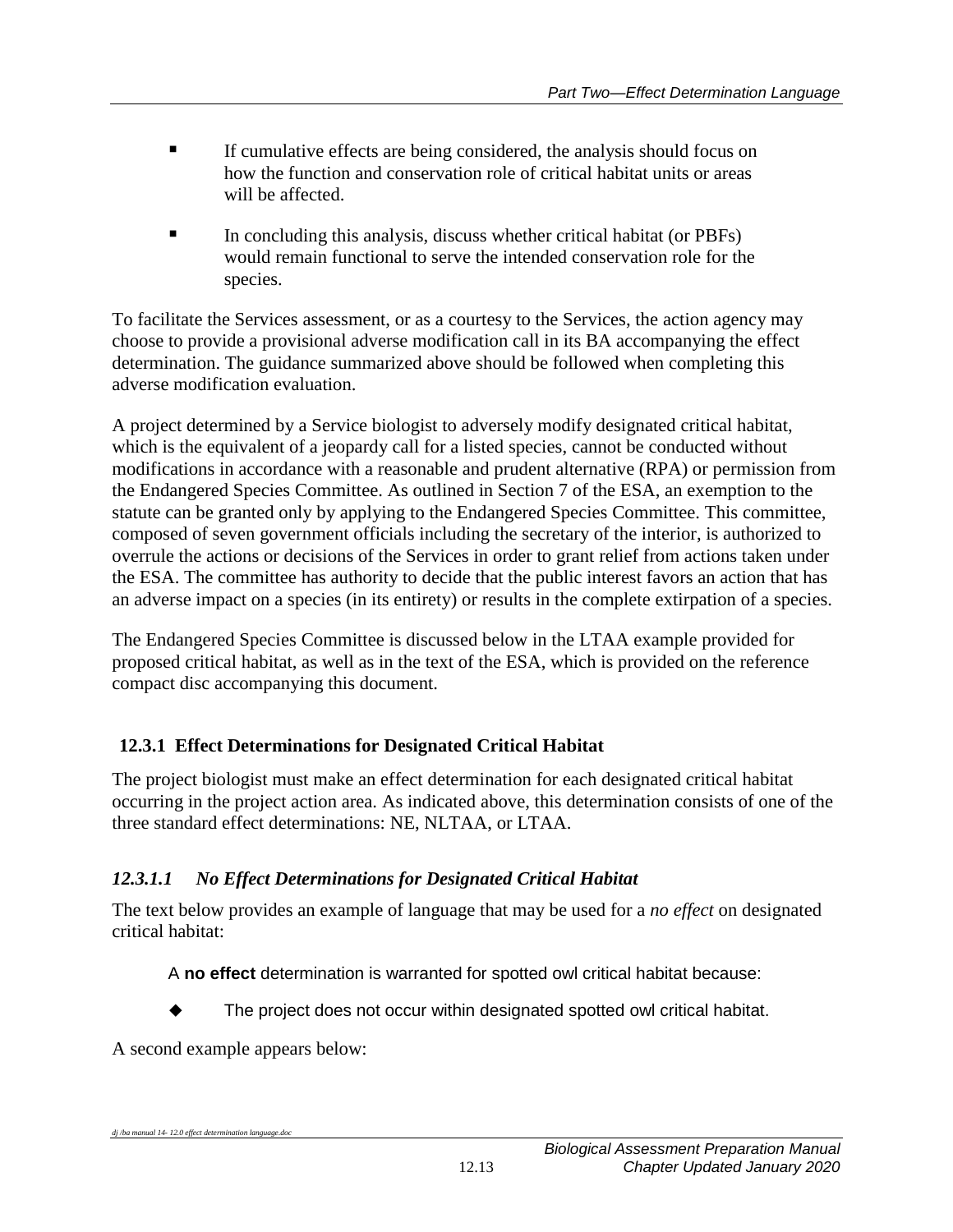The project occurs within designated spotted owl critical habitat in the Gifford Pinchot National Forest. However, a **no effect** determination is warranted for spotted owl critical habitat because:

- Habitat within the action area is unsuitable for spotted owl nesting, dispersal or foraging.
- The project will not result in physical habitat impacts.
- Noise generated by the project will not exceed background conditions.
- None of the PBFs will be affected by the proposed project.

#### *12.3.1.2 Not Likely To Adversely Affect Determinations for Designated Critical Habitat*

The text below provides an example of language that may be used for a NLTAA project that occurs within designated critical habitat but does not affect suitable habitat or physical and biological features:

A **may effect** determination is warranted for spotted owl critical habitat because:

- The project occurs within designated spotted owl critical habitat in the Gifford Pinchot National Forest.
- The project will result in habitat impacts within this designated critical habitat area because it requires vegetation removal (brush removal immediately adjacent to the roadway to maintain sight distance standards to improve safety).

A **not likely to adversely affect** determination is warranted for spotted owl critical habitat because:

- All vegetation that will be removed is directly adjacent to the highway within the right-of-way.
- The forested edge habitat on either side of the roadway right-of-way is unsuitable for nesting, roosting, and foraging, but does provide suitable dispersal habitat.
- Noise generated by the project will be elevated above background conditions within the unsuitable habitat area, but these noise levels will not extend to the suitable habitat located in the interior of the surrounding stands.

The text below provides a second example of NLTAA language for a project that lies within critical habitat. The potential for the project to impact the critical habitat is discountable:

A **may effect** determination is warranted for Snake River sockeye salmon critical habitat because: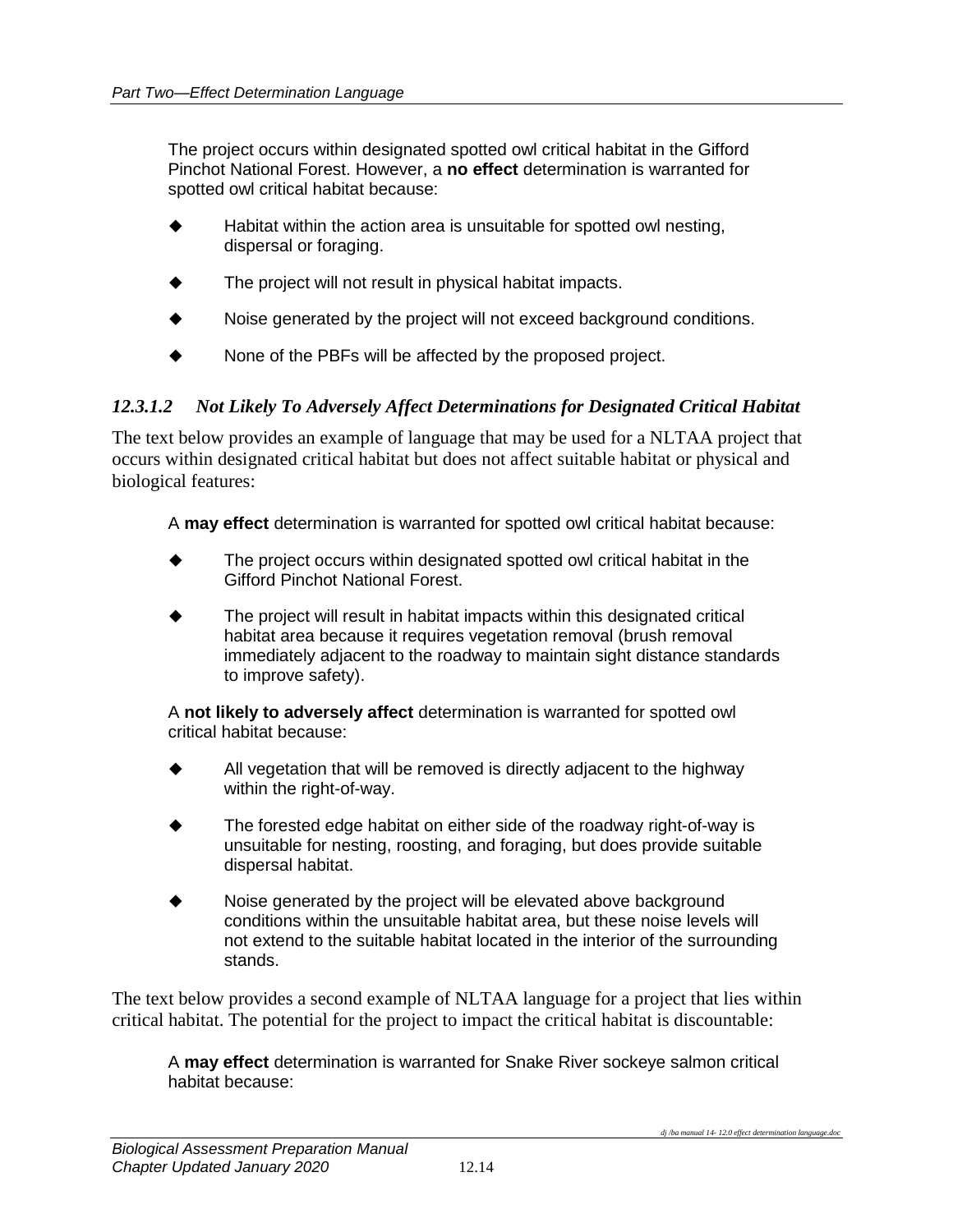- The project lies within designated critical habitat.
- The project crosses a stream that flows into this critical habitat.
- The following PBFs for critical habitat are present in the project action area: spawning, rearing, and migration

The project is **not likely to adversely affect** designated Snake River sockeye salmon critical habitat because:

- Proposed project activities will not add any additional impervious surface area or affect existing stormwater treatment BMPs or facilities.
- In-water work will occur during an appropriate work window when listed species are less likely to be present.
- Increases in turbidity will be temporary, and will be minimized through the implementation of BMPs.
- Although construction vehicles may use existing pull-outs for parking during hours of construction and for temporary staging areas, all of these sites are more than 500 feet from the tributary stream, and no activity will extend beyond the developed portion of the roadway (zone 2).
- No clearing, grubbing, or ground-disturbing activity is included as part of the proposed action.

# *12.3.1.3 Likely To Adversely Affect Determinations for Designated Critical Habitat*

The text below provides an example of language that may be used for a LTAA project that occurred within one designated critical habitat area and was located within 1 mile of a second designated critical habitat area:

A **may effect** determination is warranted for spotted owl critical habitat because:

- The project occurs within designated spotted owl critical habitat in the Gifford Pinchot National Forest.
- The project will result in habitat impacts within this designated critical habitat area because it requires the removal of 20 trees (10 of which are 6 to 10 inches in diameter at breast height, 10 of which are 36 or more inches in diameter at breast height).

A **likely to adversely affect** determination is warranted for spotted owl critical habitat because:

- ◆ Up to 10 potentially suitable nesting trees will be removed.
- The nesting and roosting physical and biological features will potentially be affected by the proposed project.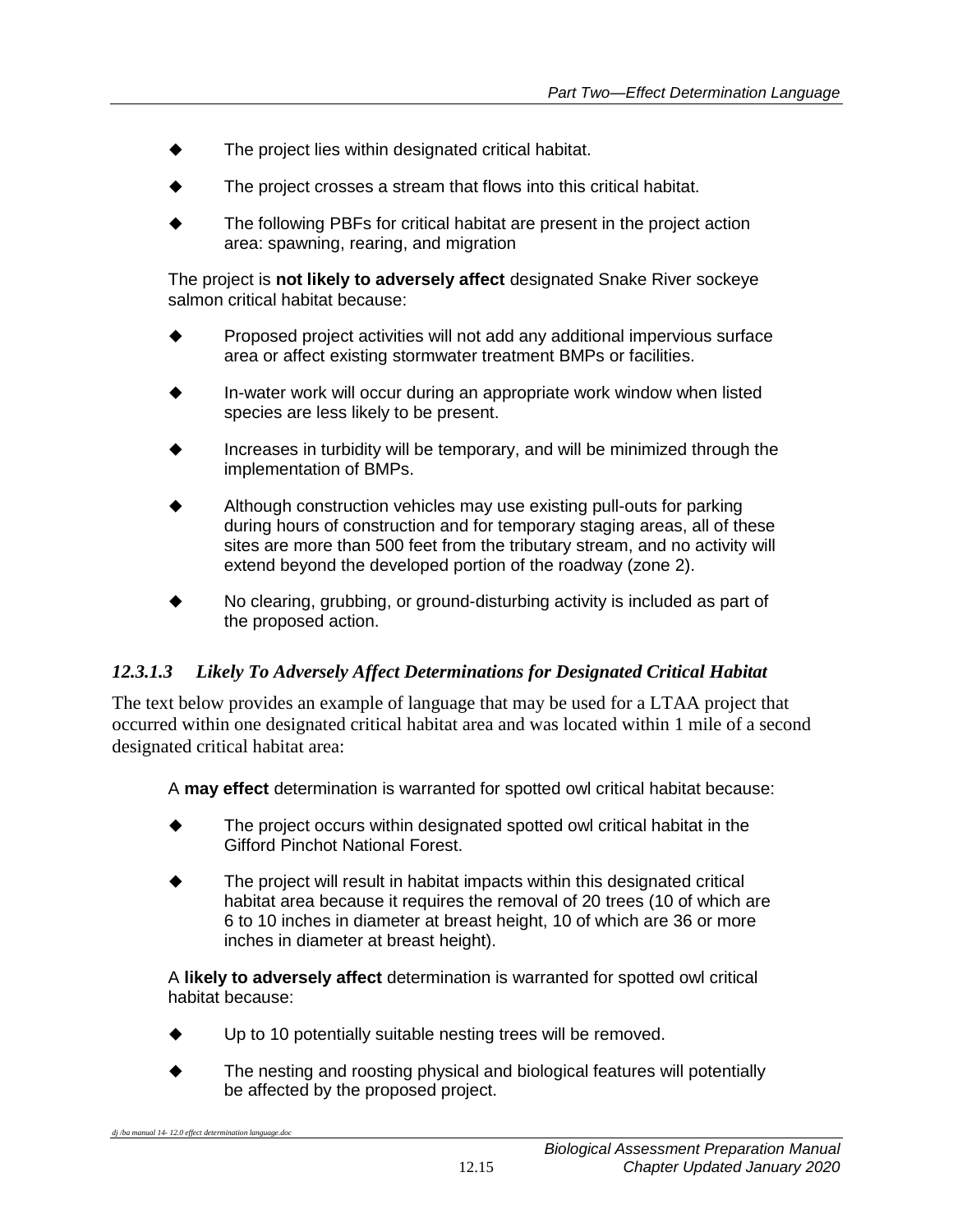During formal consultation, if the Services determine that a project will adversely modify the designated critical habitat, the project warrants an adverse modification call from the Services. The project then cannot proceed without approval from the Endangered Species Committee. The project proponent must then submit to the secretaries of Interior and Commerce a petition to overrule standard ESA practices (or to overrule a decision made under the ESA by the Services that prevents project implementation). Upon receipt of the petition, these agencies are required to notify the governors of the affected states that the governors may recommend individuals to be appointed to the Endangered Species Committee. The Interior and Commerce secretaries also must publish receipt of the petition in the Federal Register.

Under the law, during the 20-day period following receipt of the petition, the secretaries must determine whether the project proponent has carried out in good faith its responsibilities under the ESA with a "reasonable and responsible effort to develop and fairly consider modifications or reasonable and prudent alternatives." The secretaries also must determine whether the parties submitting the petition have met all legal requirements. Following these initial determinations, a public hearing must be held and a summary report must be submitted within 140 days. The full Endangered Species Committee must decide within 30 days whether to grant an ESA exemption.

#### <span id="page-19-0"></span>**12.3.2 Effect Determinations for Proposed Critical Habitat**

For proposed critical habitat, the project biologist must conclude whether the proposed project actions would *adversely modify* this habitat. The project biologist must use the proper language when presenting this conclusion by specifically stating whether the action will or will not *destroy or adversely modify* designated critical habitat. The project biologist should substantiate this claim with a summary of relevant findings or documentation.

In addition, the project biologist should provide a conditional or provisional effect determination (NE, NLTAA, or LTAA), in the event that critical habitat is designated prior to initiation or completion of the project.

#### *12.3.2.1 Will Not Destroy or Adversely Modify/Not Likely to Adversely Affect Determination for Proposed Critical Habitat*

An example is provided below of *will not destroy or adversely modify* language for proposed critical habitat, followed by a provisional *may affect, not likely to adversely affect* determination. Please note that this example involves an imaginary species.

The project will not destroy or adversely modify proposed blue-footed flying squirrel critical habitat because:

- Anticipated habitat impacts within this proposed critical habitat area will affect non-suitable habitat and will not affect any PBFs.
- The conservation role of the habitat for the species will not be altered by the proposed project.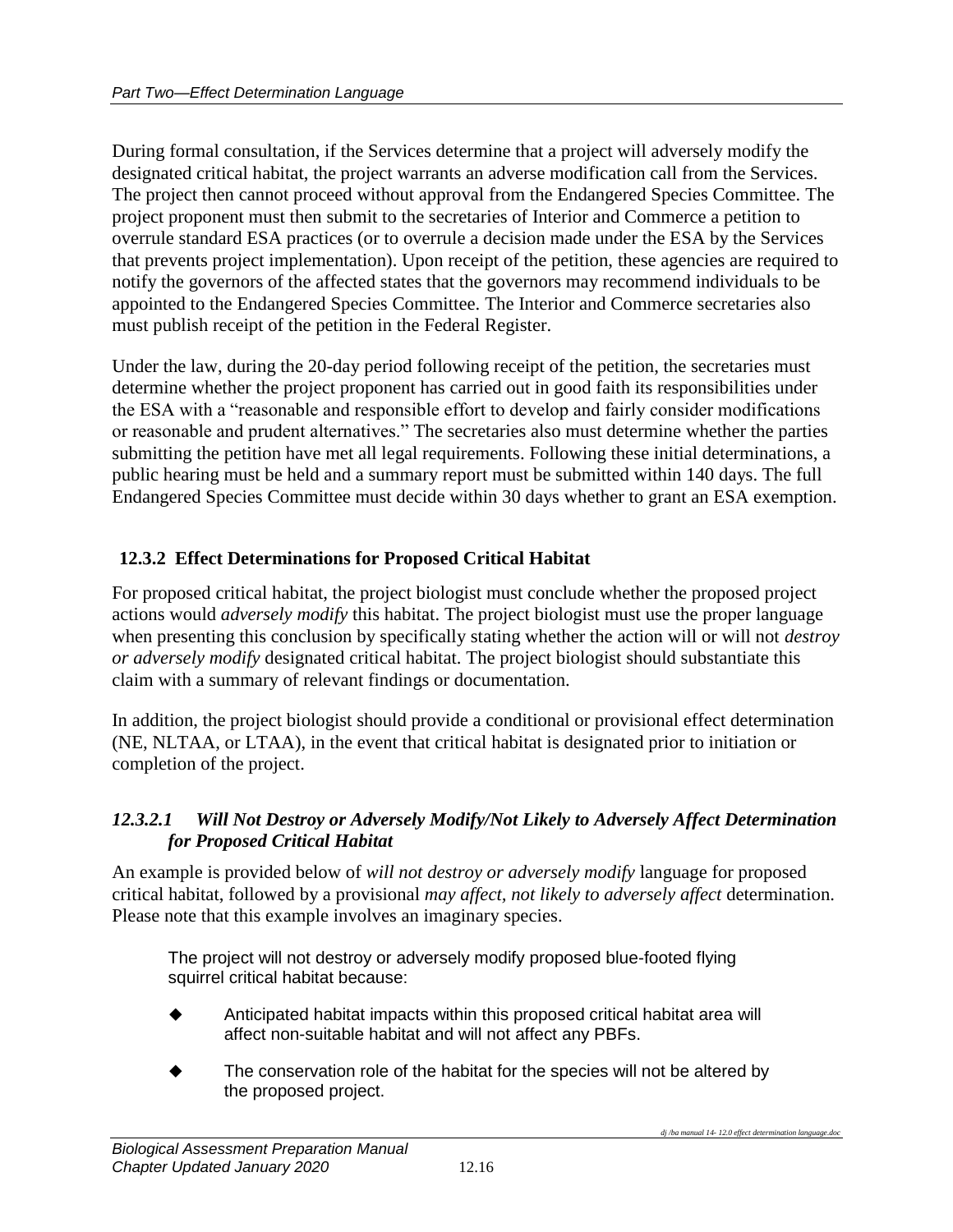If blue-footed flying squirrel critical habitat is designated prior to completion of this project, a provisional effect determination for critical habitat is the following: The project **may affect but is not likely to adversely affect** blue-footed flying squirrel critical habitat.

A **may effect** determination is warranted for proposed blue-footed flying squirrel critical habitat because:

 The project will result in habitat impacts within the proposed critical habitat area because it requires the removal of 20 small trees (all of which are 6 to 10 inches in diameter at breast height, i.e., non-suitable habitat).

A **not likely to adversely affect** determination is warranted for blue-footed flying squirrel critical habitat because:

- $\blacklozenge$  All trees that will be removed are directly adjacent to the highway, and removal will not appreciably diminish the conservation value of the critical habitat.
- No suitable nesting trees will be removed.
- No physical and biological features will be affected by the proposed project.

#### *12.3.2.2 Will Not Adversely Modify/Likely to Adversely Affect Determination for Proposed Critical Habitat*

An example of adverse modification language, a *likely to adversely affect* determination, and supporting evidence for proposed critical habitat are provided below. Please note that this example involves an imaginary species.

The project will not destroy or adversely modify proposed blue-footed flying squirrel critical habitat because:

- Despite project impacts to ten potential nesting trees, impacts to habitat will not appreciably diminish the value of the critical habitat for conservation of the species because:
	- o The trees to be removed are located on the perimeter of the stand
	- $\circ$  Changes to the size of the existing stand of suitable habitat will be insignificant
	- $\circ$  The existing stand's proximity and/or connection to other sizeable stands of suitable habitat will remain unchanged.

A **may effect** determination is warranted for blue-footed flying squirrel critical habitat because: